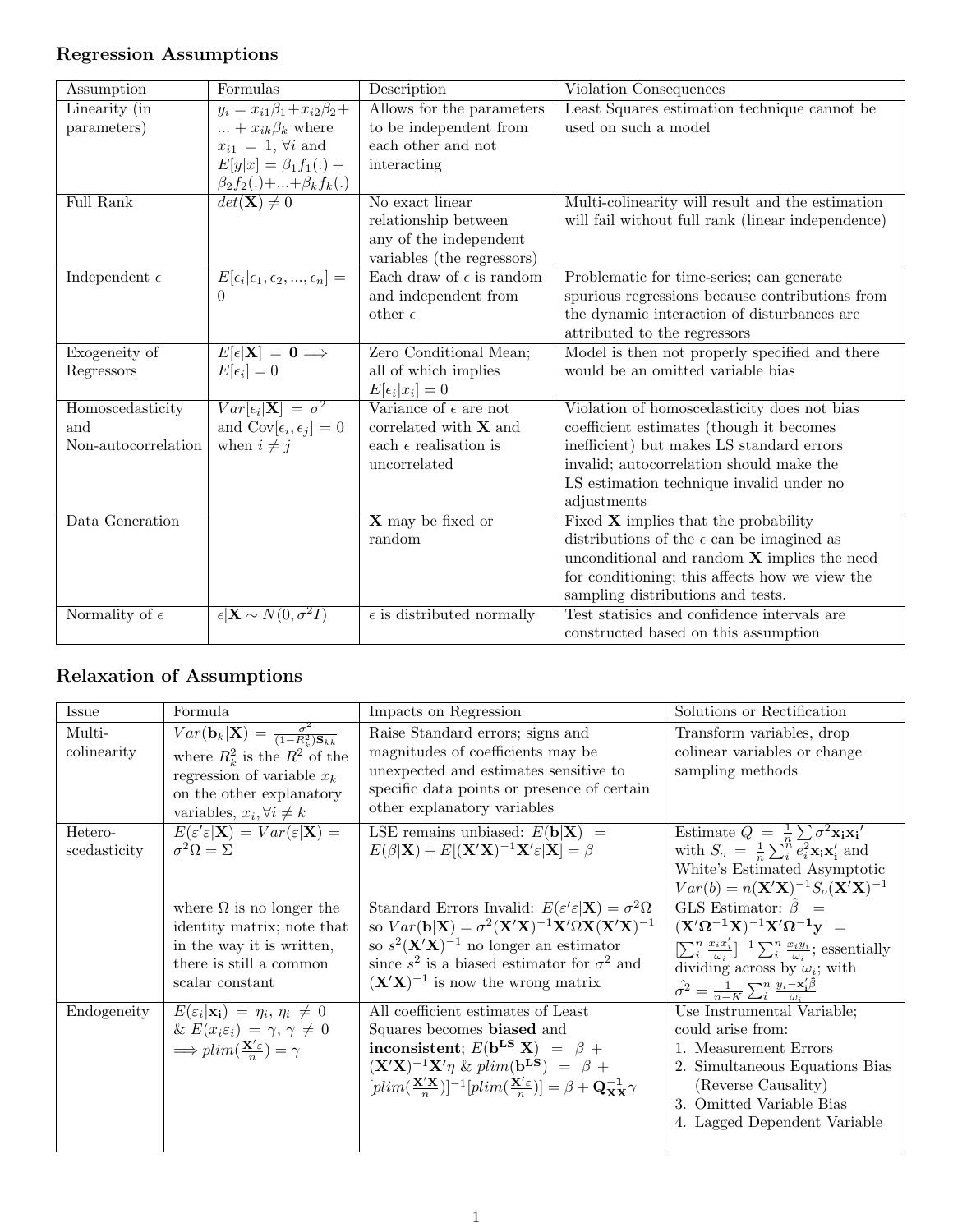| Formula<br>Remarks<br><b>Types</b>                                                                                                                                             |  |
|--------------------------------------------------------------------------------------------------------------------------------------------------------------------------------|--|
| $\mathbf{b} = \beta + (\mathbf{X}'\mathbf{X})^{-1}X'\varepsilon$<br>Linear in $\varepsilon$ , allowing expectation to be taken such that $E(\mathbf{b}) =$<br>Finite Sample    |  |
| ß                                                                                                                                                                              |  |
| $Var(\mathbf{b} \mathbf{X}) = \sigma^2(\mathbf{X}'\mathbf{X})^{-1}$<br>Variance relies on the homoscedasticity $\&$ nonautocorrelation                                         |  |
| assumption that allows $E(\varepsilon \varepsilon'   \mathbf{X}) = \sigma^2 \mathbf{I}$                                                                                        |  |
| If $X_n$ is random and $plim(X_n) = \theta$ [meaning $\lim_{x\to\infty} P( X_n -$<br>Slutsky Theorem<br>Probability Limits                                                     |  |
| $ \theta  \geq \varepsilon$ = 0] then for $g(.)$ a $C^1$ function, $plim(g(x)) = g(plim(x))$<br>Properties                                                                     |  |
| For any $x_n$ and $y_n$ such that $plim(x_n) = \theta$ and $plim(y_n) = \mu$ ,<br>Other plim 'rules'                                                                           |  |
| 1. $plim(x_n \pm y_n) = \theta \pm \mu$                                                                                                                                        |  |
| 2. $plim(x_n \times y_n) = \theta \times \mu$                                                                                                                                  |  |
| 3. $plim(\frac{x_n}{u_n}) = \frac{\theta}{\mu}$ (if $\mu \neq 0$ )                                                                                                             |  |
| 4. $plim(g(x_n, y_n)) = g(\theta, \mu)$ (assuming $g(.)$ is $C^1$ with                                                                                                         |  |
| continuous partials, etc)                                                                                                                                                      |  |
|                                                                                                                                                                                |  |
| If $\mathbf{A}_n$ and $\mathbf{B}_n$ such that $plim(\mathbf{A}_n) = \mathbf{A}$ and $plim(\mathbf{B}_n) = \mathbf{B}$<br>Matrices plims                                       |  |
| (element by element), then                                                                                                                                                     |  |
| 1. $plim(\mathbf{A}_n^{-1}) = [plim(\mathbf{A}_n)]^{-1} = \mathbf{A}^{-1}$                                                                                                     |  |
| 2. $plim(\mathbf{A}_n\mathbf{B}_n) = [plim(\mathbf{A}_n)][plim(\mathbf{B}_n)] = \mathbf{AB}$                                                                                   |  |
|                                                                                                                                                                                |  |
| If $x_n \stackrel{d}{\rightarrow} x \& g(x_n, \theta) \stackrel{d}{\rightarrow} g$ then if $plim(y_n) = \theta$ , then<br>Limiting Distributions                               |  |
|                                                                                                                                                                                |  |
| $g(x_n, y_n) \stackrel{d}{\rightarrow} g$<br><b>b</b> $\rightarrow \beta$ , converges to a constant with zero variance                                                         |  |
| Consistency<br>Asymptotic                                                                                                                                                      |  |
| $\mathbf{b} \stackrel{\mathbf{a}}{\rightarrow} N(\beta, \frac{\sigma^2}{n} \mathbf{Q}^{-1}),$ converges to an approximate distribution,<br>Limiting Distribution<br>Properties |  |
| applying Slutsky Theorem & Delta method                                                                                                                                        |  |
| Limiting variance: $Var(\mathbf{b}) \rightarrow \frac{\sigma^2}{n} \mathbf{Q}^{-1}$ , converging at rate of $\frac{1}{\sqrt{n}}$                                               |  |
| where the estimator for the asymptotic variance is $\frac{s^2}{n}(\frac{X'X}{n})^{-1}$ =                                                                                       |  |
| $s^2(X'X)^{-1}$                                                                                                                                                                |  |
| Asymptotic Efficiency<br>Derived only from the asymptotically normal distributed                                                                                               |  |
| estimators with the delta method of deriving asymptotic                                                                                                                        |  |
| variances. Defined as having a covariance matrix than that of                                                                                                                  |  |
| no other asymptotically normal distributed estimators                                                                                                                          |  |

#### Least Square Estimator Properties

### Functional Form

| Model         | Dependent | Independent | Interpretation of $\beta_2$                  | Purpose                                                                                                        |
|---------------|-----------|-------------|----------------------------------------------|----------------------------------------------------------------------------------------------------------------|
|               | Variable  | Variable    |                                              |                                                                                                                |
| Linear        |           | Х           | $\Delta Y = \beta_2 \Delta X$                | Marginal Effect, $\beta_2 = \frac{\Delta Y}{\Delta Y}$                                                         |
| $Log$ -Linear | ln Y      | ln X        | $\% \Delta Y = \beta_2 \% \Delta X$          | Elasticity, $\overline{\beta_2} = \frac{\% \Delta Y}{\% \Delta X} = \frac{\partial Y}{\partial X} \frac{X}{Y}$ |
| Semi-Log      | ln Y      | Х           | $\%\Delta Y = 100\beta_2\Delta X$ Exact      | Marginal Effect on $\%\Delta Y$                                                                                |
|               |           |             | $\% \Delta Y = 100(e^{b_2} - 1)\Delta X$     |                                                                                                                |
| Linear-Log    |           | ln X        | $\Delta Y = \frac{\beta_2}{100} \% \Delta X$ | Marginal Effect of $\% \Delta X$                                                                               |
| Quadratic     |           | $X \& X^2$  | $\Delta Y = (\beta_2 + \beta_3 X) \Delta X$  | Marginal Effects of X changes at every X                                                                       |

\*Note on Semilog model:  $\hat{y} = e^{\log y}$  systematically underestimates the expected value of y and the consistent estimator for y is  $\hat{y} = e^{\frac{s^2}{2}} e^{\log y}$  if error terms are known to be normally distributed. If they are not, then we have to estimate  $\hat{\alpha}$  in  $\hat{y} = \hat{\alpha}e^{\log y}$ . A method to do this is to create a variable  $\hat{m} = e^{\log y}$  then regress y on  $\hat{m}$  without a constant (model is  $y = \hat{\alpha}\hat{m}$ ); the coefficient on  $\hat{m}$  is the estimator.

### Frisch-Waugh-Lowell Theorem

For regression of y on  $[i \ X]$ ,  $b_2 = [\mathbf{X}'(\mathbf{I} - \mathbf{i}(\mathbf{i}'\mathbf{i})^{-1}\mathbf{i}')\mathbf{X}]^{-1}[\mathbf{X}'(\mathbf{i}(\mathbf{i}'\mathbf{i})^{-1}\mathbf{i}')\mathbf{y}]$ ; defining  $\mathbf{M}_0 = \mathbf{I} - \mathbf{i}(\mathbf{i}'\mathbf{i})^{-1}\mathbf{i}'$ , we know  $\mathbf{M}_0$  is the mean-deviation maker so  $\hat{b} = [\mathbf{X}'\mathbf{M}'_0\mathbf{M}_0\mathbf{X}]^{-1}[\mathbf{X}'\mathbf{M}'_0\mathbf{M}_0\mathbf{y}] = [\mathbf{X}'\mathbf{M}_0\mathbf{X}]^{-1}[\mathbf{X}'\mathbf{M}_0\mathbf{y}] = \mathbf{b}$ 

Likewise for y on  $[X_1\ X_2], b_2 = [\mathbf{X}_2'(\mathbf{I}-\mathbf{X}_1(\mathbf{X}_1'\mathbf{X}_1)^{-1}\mathbf{X}_1']\mathbf{X}_1]^{-1}[\mathbf{X}_2'(\mathbf{X}_1(\mathbf{X}_1'\mathbf{X}_1)^{-1}\mathbf{X}_1')\mathbf{y}];$  defining  $\mathbf{M}_1 = \mathbf{I} - \mathbf{X}_1(\mathbf{X}_1'\mathbf{X}_1)^{-1}\mathbf{X}_1',$ we know  $bf_1$  is the residual maker of y on  $X_1$  so we have  $\mathbf{a}_2 = [\mathbf{X}_2'\mathbf{M}_1'\mathbf{M}_1\mathbf{X}_2]^{-1} [\mathbf{X}_2'\mathbf{M}_1'\mathbf{M}_1\mathbf{y}] = [\mathbf{X}'\mathbf{M}_0\mathbf{X}]^{-1} [\mathbf{X}'\mathbf{M}_0\mathbf{y}] = \mathbf{b}_2$ where  $a_2$  is the coefficient vector of the regression of residuals of y on  $X_1$  on that of  $X_2$  on  $X_1$ .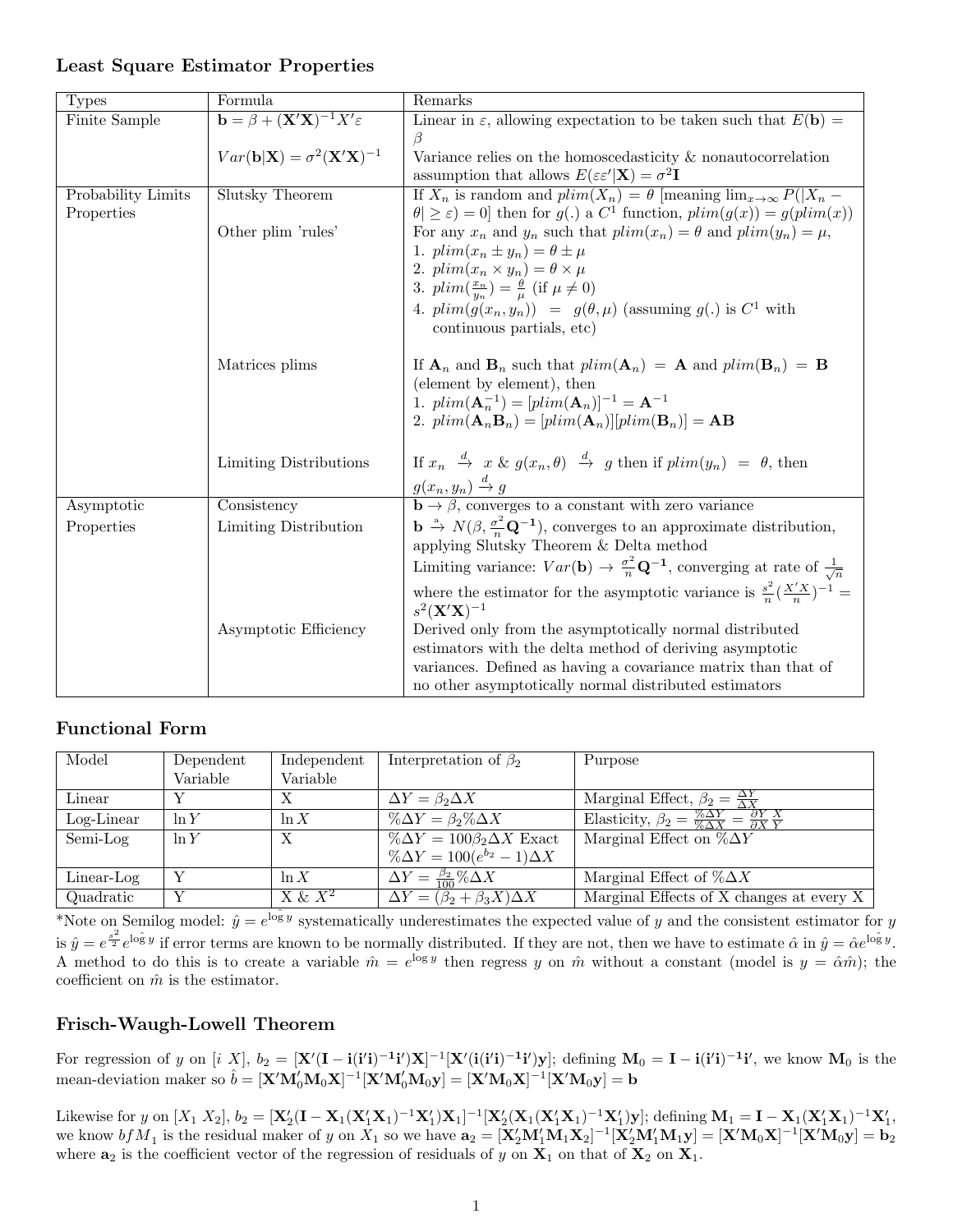| $F_{(g-1)k,(n-gk)} = \frac{(SSE_r - SSE_u)/(g-1)k}{SSE_u/(n-gk)}$ where $(g-1)k$ is the number<br>of restrictions since we have gk instead of k parameters now. Chow<br>Chow Test<br>Whether to run<br>regressions as pooled or<br>separate<br>Test assumes $SSE_r = SSE_p$ & $SSE_u = SSE_1 +  + SSE_g$<br>$\overline{\mathbf{t_k}} = \frac{\mathbf{b_k} - \beta_k^0}{\sqrt{\sigma^2 \mathbf{S}^{kk}}}$ distributed t-distribution dF $n-1$ equivalent to the<br>Single<br>Test if $\mathbf{R}\beta - \mathbf{q}$ is |
|-----------------------------------------------------------------------------------------------------------------------------------------------------------------------------------------------------------------------------------------------------------------------------------------------------------------------------------------------------------------------------------------------------------------------------------------------------------------------------------------------------------------------|
|                                                                                                                                                                                                                                                                                                                                                                                                                                                                                                                       |
|                                                                                                                                                                                                                                                                                                                                                                                                                                                                                                                       |
|                                                                                                                                                                                                                                                                                                                                                                                                                                                                                                                       |
|                                                                                                                                                                                                                                                                                                                                                                                                                                                                                                                       |
| Restrictions<br>sufficiently close to 0<br>square root of the F-ratio                                                                                                                                                                                                                                                                                                                                                                                                                                                 |
| (Wald Distance Measure)                                                                                                                                                                                                                                                                                                                                                                                                                                                                                               |
| $W = \mathbf{m}'(Var[\mathbf{m} \mathbf{X}])\mathbf{m} = (\mathbf{R}\mathbf{b} - \mathbf{q})'[\sigma^2 \mathbf{R}(\mathbf{X}'\mathbf{X})^{-1}\mathbf{R}'](\mathbf{R}\mathbf{b} - \mathbf{q}) \sim \chi^2$<br>Multiple<br>Testing whether $m =$                                                                                                                                                                                                                                                                        |
| but $\sigma^2$ unknown so we use $s^2 = \frac{e^{\prime}e}{n-K}$ as estimate converting the<br>Restrictions<br>$\mathbf{R}\beta - \mathbf{q}$ is merely sampling                                                                                                                                                                                                                                                                                                                                                      |
| (Wald<br>error<br>statistic into a F-statistic:                                                                                                                                                                                                                                                                                                                                                                                                                                                                       |
| Criterion)                                                                                                                                                                                                                                                                                                                                                                                                                                                                                                            |
| $F_{J,n-K} = \frac{(\mathbf{R}\mathbf{b}-\mathbf{q})'[\mathbf{R}(\mathbf{X}'\mathbf{X})^{-1}\mathbf{R}']^{-1}(\mathbf{R}\mathbf{b}-\mathbf{q})]/\mathbf{J}}{e'\mathbf{e}/(\mathbf{n}-\mathbf{K})}$                                                                                                                                                                                                                                                                                                                    |
| $F_{J,n-K} = \frac{(\mathbf{e}_{\mathbf{r}}' \mathbf{e}_{\mathbf{r}} - \mathbf{e}' \mathbf{e})/J}{\mathbf{e}'\mathbf{e}/(n-K)}$ where $\mathbf{e}_{\mathbf{r}}$ is the sum of sq residuals from the<br>Alternative Method                                                                                                                                                                                                                                                                                             |
| restricted regression                                                                                                                                                                                                                                                                                                                                                                                                                                                                                                 |
| Simplified Method                                                                                                                                                                                                                                                                                                                                                                                                                                                                                                     |
| $\begin{array}{l} \displaystyle F_{J,n-K} = \frac{\stackrel{\sim}{(R^2-R^2_r)/J}}{(1-R^2)/(n-K)}\\ \displaystyle H~=~({\bf b^{IV}}-{\bf b^{LS}})[\stackrel{\sim}{Var}({\bf b^{IV}})~-~\stackrel{\sim}{Var}({\bf b^{LS}})]({\bf b^{IV}}-{\bf b^{LS}}); \,\text{where} \end{array}$<br>Instrumental<br>Testing for systematic                                                                                                                                                                                           |
| differences across<br>Variables                                                                                                                                                                                                                                                                                                                                                                                                                                                                                       |
| $\hat{Var}(\mathbf{b}^{\mathbf{IV}}) = \frac{\hat{Var}(\mathbf{b}^{\mathbf{LS}})}{\mathbf{r}_{\text{av}}^2}$ . $H \sim \chi^2_k$ where k is the number of regressors<br>coefficient estimates from<br>(Hausman)                                                                                                                                                                                                                                                                                                       |
| OLS & IV                                                                                                                                                                                                                                                                                                                                                                                                                                                                                                              |
| Wu-Hausman<br>Testing if residuals from<br>Saving the residuals of the first stage regression and then running                                                                                                                                                                                                                                                                                                                                                                                                        |
| $y = \mathbf{X}\beta + \mathbf{X}^*\gamma + \varepsilon^*$ where $X^*$ is the n by $K^*$ matrix of residuals<br>1st stage is significant<br><b>Test</b>                                                                                                                                                                                                                                                                                                                                                               |
| when included in<br>from the first stage.                                                                                                                                                                                                                                                                                                                                                                                                                                                                             |
| structural model                                                                                                                                                                                                                                                                                                                                                                                                                                                                                                      |
| On STATA: use 'ivregress 2SLS' then use 'estat overid';<br>Over-<br>Check if excess                                                                                                                                                                                                                                                                                                                                                                                                                                   |
| $\chi^2_k$ -distribution where k is the number of instruments minus<br>identification<br>instruments are invalid                                                                                                                                                                                                                                                                                                                                                                                                      |
| such that $Cov(Z, \varepsilon) \neq 0$<br>number of endogenous variables.                                                                                                                                                                                                                                                                                                                                                                                                                                             |
| Modified Breusch-Pagan<br>Use IV regression, save the residuals and then regress saved                                                                                                                                                                                                                                                                                                                                                                                                                                |
| residuals on the exogenous variables and instruments and then<br>Version<br>compute $nR^2$ which is a $\chi^2$ -distribution degree of freedom equals                                                                                                                                                                                                                                                                                                                                                                 |
| to above.                                                                                                                                                                                                                                                                                                                                                                                                                                                                                                             |
| Hetero-<br>White Test - Checking if<br>On STATA: use 'estat imtest, white'. Regress the square of the                                                                                                                                                                                                                                                                                                                                                                                                                 |
| residuals of the regression on the squared regressors and the cross<br>scedasticity<br>the residuals of regression                                                                                                                                                                                                                                                                                                                                                                                                    |
| are heteroscedasti (in<br>products of the regressors (auxillary regression). Calculate test                                                                                                                                                                                                                                                                                                                                                                                                                           |
| statistic $nR^2$ which is a $\chi^2$ -distribution with degree of freedom<br>general); makes no                                                                                                                                                                                                                                                                                                                                                                                                                       |
| assumption about the<br>equals to number of regressors in this auxillary regression. $H_0 =$                                                                                                                                                                                                                                                                                                                                                                                                                          |
| $\sigma_i^2 = \sigma^2$ and $H_0 = \sigma_i^2 \neq \sigma^2$<br>type of heteroscedasticity                                                                                                                                                                                                                                                                                                                                                                                                                            |
| 'Known'<br>On STATA: use 'estat hettest'. Stata takes the square of the<br>Breusch-Pagan Test -                                                                                                                                                                                                                                                                                                                                                                                                                       |
| Hetero-<br>assumes some specific<br>residuals and regress them on the predicted values from the original                                                                                                                                                                                                                                                                                                                                                                                                              |
| regression $(\hat{\mathbf{y}})$ , then compute $nR^2$ from this auxillary regression.<br>scedasticity<br>sort of heteroscedasticity                                                                                                                                                                                                                                                                                                                                                                                   |
| Has a $\chi^2$ -distribution with degrees of freedom equals to the rank                                                                                                                                                                                                                                                                                                                                                                                                                                               |
| of the 'Z' matrix (which is the matrix of constant and the variables                                                                                                                                                                                                                                                                                                                                                                                                                                                  |
| related to the variance of disturbance) minus 1 (due to considering<br>the constant term). STATA is assuming X is Z in this case since $\hat{y}$                                                                                                                                                                                                                                                                                                                                                                      |
| encapsulate all the information in X. Has the same $H_0$ but a more                                                                                                                                                                                                                                                                                                                                                                                                                                                   |
| specific $H_1$                                                                                                                                                                                                                                                                                                                                                                                                                                                                                                        |

### Tests & Test Statistics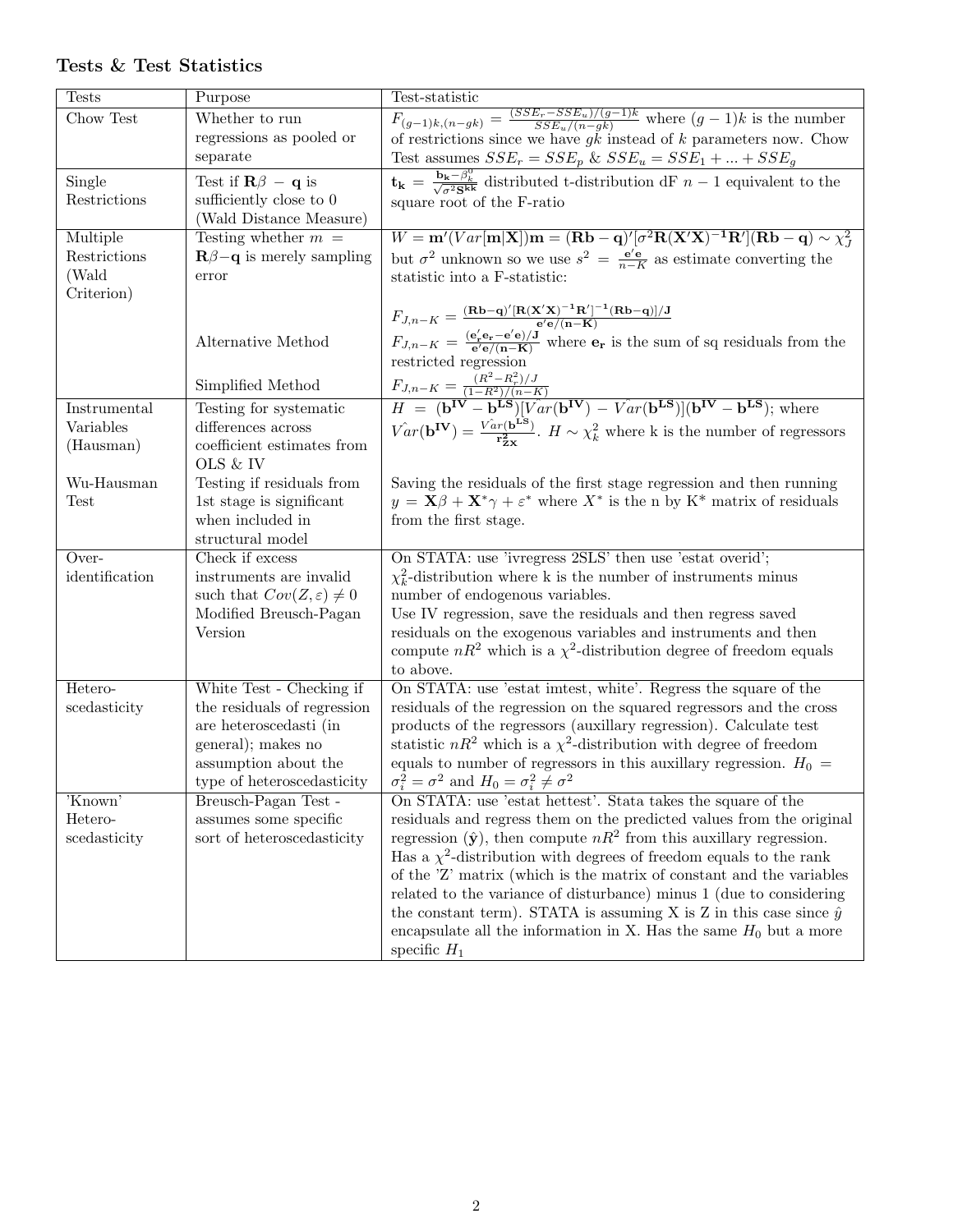# General Concepts

| Concepts               | Details                                                                                                                                                                                   |
|------------------------|-------------------------------------------------------------------------------------------------------------------------------------------------------------------------------------------|
| Weak                   | Conditions:                                                                                                                                                                               |
| Stationarity           | 1. Mean Reversion; Finite mean & constant                                                                                                                                                 |
|                        | 2. Finite Variance & constant (time-invariant) unconditional variance $Var(X_t) = Var(X_{t-1})$                                                                                           |
|                        | 3. Covariance between terms only depends on the distance between observations ( $ t - s $ ) and not on                                                                                    |
|                        | the time itself (value of t or $s$ )                                                                                                                                                      |
|                        | In a random walk of $y_t = y_{t-1} + u_t \Rightarrow y_t = y_0 + \sum_i^t = 0u_i$ ,                                                                                                       |
|                        | 1. Taking expectations we see that $E(y_t) = y_0$ , so first condition holds; we assume $y_0 = 0$                                                                                         |
|                        | 2. Variance will be $Var(y_t) = \rho^2 Var(y_{t-1}) + Var(u_t) = \rho^2 E(y_{t-1}^2) + \sum^t \sigma_u^2 = \rho^2 E(y_{t-1}^2) + t\sigma_u^2$ , which                                     |
|                        | means it is dependent on time, t                                                                                                                                                          |
|                        | 3. Covariance of $y_t$ and $y_{t-h}$ will also depend on t: $Cov(y_t, y_{t-h}) = E(y_t y_{t-h}) =$                                                                                        |
|                        | $E[\sum_{s=1}^t y_s(\sum_{k=1}^{t-h} y_k)] = \sum_{k=1}^{t-h} E(y_k^2) = \sum_{k=1}^{t-h} \sigma_y^2 = (t-h)\sigma_y^2$ , for all $h > 0$                                                 |
|                        |                                                                                                                                                                                           |
| Auto-                  | Obtained by taking autovariance $\lambda_k$ by variance $\lambda_0$                                                                                                                       |
| correlation            | $\rho_k = \frac{\lambda_k}{\lambda_0}, \rho_k \in [-1, 1]$                                                                                                                                |
| Function               | Gives a sequence of $Corr(y_t, y_{t-1}), Corr(y_t, y_{t-2}), Corr(y_t, y_{t-3}),$ without holding the effects of                                                                          |
| (ACF)                  | intermediate lags constant. Allows identification of the $MA(q)$ process because the function value                                                                                       |
|                        | abruptly drops to zero at one lag past $q$ , the order of the process                                                                                                                     |
| Partial ACF            | Gives the ACF except it holds the effects of intermediate lags constant.                                                                                                                  |
| Augmented              | ADF accommodates some forms of serial correlation by adding the $p$ lagged values of the first                                                                                            |
| Dickey-                | difference of the variable tested.                                                                                                                                                        |
| Fuller                 | $y_t = \gamma y_{t-1} + \alpha_1 \Delta y_{t-1} + \sum_{i=2}^p \alpha_i \Delta y_{t-i}$ or $\Delta y_t = \theta y_{t-1} + \alpha_1 \Delta y_{t-1} + \sum_{i=2}^p \alpha_i \Delta y_{t-i}$ |
| $(ADF)$ Test           | DF Test-statistic: $\tau = \frac{\hat{\gamma}-1}{SE(\hat{\gamma})}$ or $\tau = \frac{\hat{\theta}}{SE(\hat{\theta})}$ - in both cases we need to select the value of p and test           |
| vs Phillips<br>-Perron | against the $\chi_p^2$ distribution.                                                                                                                                                      |
| $(PP)$ Test            | In the case of ADF, when we select too few lags, then we get a biased estimate (because we leave                                                                                          |
|                        | autocorrelation in the disturbance) but reduce the power of the unit root test when we select too many                                                                                    |
|                        | lags. PP overcomes the problem using test-statistics that are modified $(Z_t$ stats) that does not depend                                                                                 |
|                        | on the number of lags.                                                                                                                                                                    |
|                        | PP also doesn't assume (unlike ADF) that $\varepsilon_t$ are conditionally heteroscedustic; yet ADF would be                                                                              |
|                        | more powerful than PP if $p$ is correctly specified. Also, the PP test requires a "bandwidth" parameter                                                                                   |
|                        | selection (as part of the construction of the Newey-West covariance estimator) that creates finite                                                                                        |
|                        | sample problems analogous to those associated the lag length selection issue in applying the ADF test.                                                                                    |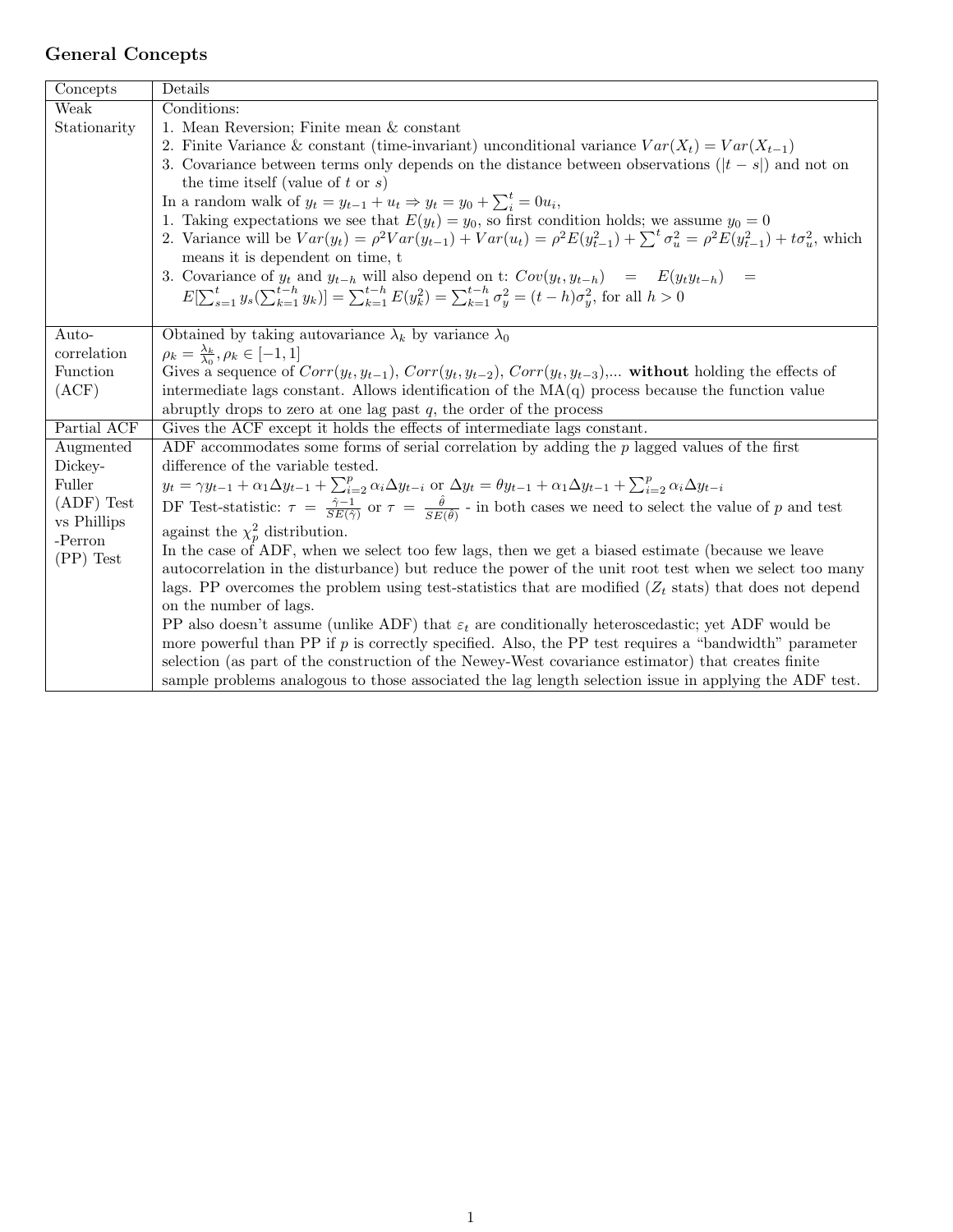## Discrete Choice Models

| Models      | Assumptions                               | Description                                                                                               | Application/Problems                                                    |
|-------------|-------------------------------------------|-----------------------------------------------------------------------------------------------------------|-------------------------------------------------------------------------|
| Linear      | $E(y x) = P(y = 1 x) =$                   | Unbiased $\beta$ as long as exogeneity,                                                                   | Disturbances are heteroscedastic;                                       |
| Probability | $F(x'\beta) \Rightarrow P(y=0 x) =$       | linearity and non-multicolinearity                                                                        | probabilities may not be linear in                                      |
| Model       | $1-F(x'\beta)$                            | assumption holds; Conditional                                                                             | X; predicted probabilities could                                        |
| (OLS)       | $\hat{y}_i = P(y_i = 1 x)$                | expectation of y and the 'predicted' level                                                                | exceed 1 or be negative; therefore                                      |
|             |                                           | of y have an intitutive interpretation as                                                                 | use FGLS or robust SE to correct for                                    |
|             |                                           | the probability that the outcome variable                                                                 | the hetereoscedasticity for statistical                                 |
|             |                                           | equals 1 given X                                                                                          | inference                                                               |
| Linear      | $Var(\varepsilon X) = x'\beta(1-x'\beta)$ | Regress the standard LPM, obtain $\hat{y} =$                                                              | Overcomes the heterogeneity problem                                     |
| Probability | due to contraints on the                  | $x'\beta$ ; drop all $\hat{y}_i > 1$ observations and                                                     | and should give non-negative                                            |
| Model       | value of the dependent                    | define $h_i = \sqrt{\hat{y}_i(1-\hat{y}_i)}$ and run FGLS:                                                | probabilities which do not exceed 1                                     |
| (FGLS)      | variable                                  | $\frac{y_i}{h_i} = \frac{1}{h_i} + \sum_i (\frac{x_i}{h_i})' \beta_i$ (note: constant = $\frac{1}{h_i}$ ) |                                                                         |
| Probit      | Assumes a standard                        | $z = x'\beta$ & $P(y = 1 x) = F(z)$ so since                                                              | Standard Normal pdf: $f(z)$ =                                           |
| Model       | normal cumulative                         | $F(.)$ is the cdf of a probability function,                                                              | $\frac{1}{\sqrt{2\pi}}e^{-\frac{(x'\beta)^2}{2}}$ ; Marginal Effects    |
|             | distribution function                     | we have $0 < F(z) < 1$ . In fact, as                                                                      |                                                                         |
|             | $F(z) = \int_{-\infty}^{z} f(z) dz$       | $x'\beta \rightarrow +\infty$ , $F(x'\beta) = 1$ and $x'\beta \rightarrow -\infty$ ,                      | calculated using $\frac{\partial E(y x)}{\partial x} = f(x'\beta)\beta$ |
| Logit       | Assumes a logistic                        | $F(x'\beta) = 0$ . z is a continuous latent                                                               | Marginal Effects are not constant                                       |
| Model       | cumulative distribution                   | variable that is positive when $y = 1$ and                                                                | across x-values                                                         |
|             | function $F(z) = \frac{e^z}{1+e^z}$       | negative when $y=0$                                                                                       |                                                                         |

## Stationary vs Nonstationary Models

| Models                | Assumptions                                                         | Description                      | Application/Implications                                                       |
|-----------------------|---------------------------------------------------------------------|----------------------------------|--------------------------------------------------------------------------------|
| Stationary $AR(1)$    | $X_t = \alpha + \rho X_{t-1} + \varepsilon_t$                       | Stationary; $I(0)$ with          | $E(X_t) = \mu = \frac{\alpha}{1 - \alpha}$                                     |
|                       | $\alpha \neq 0,  \rho  < 1 \& \beta \neq 0$                         | expectations a constant          |                                                                                |
| Deterministic Trend   | $X_t = \alpha + \beta t + \varepsilon_t$                            | Stationary; $I(0)$ with          | Non-autocorrelated time series                                                 |
|                       | $\alpha \neq 0 \& \beta \neq 0$                                     | expectations non-zero            | fluctuating around a nonzero value,                                            |
|                       |                                                                     |                                  | $E(X_t) = \alpha + \beta t$                                                    |
| Deterministic Trend   | $X_t = \alpha + \rho X_{t-1} + \beta t + \varepsilon_t$             | Stationary; $I(0)$ with          | $E(X_t) = \mu + \delta t = \left[\frac{\alpha}{1-\rho}\right]$                 |
| with Stationary       | $\alpha \neq 0,  \rho  < 1 \& \beta \neq 0$                         | expectations non-zero            | $\frac{\rho\beta}{(1-\rho)^2}$ + $\frac{\beta}{1-\rho}t$ ; Autocorrelated time |
| Component             |                                                                     |                                  | series fluctuating around a nonzero,                                           |
|                       |                                                                     |                                  | rising/falling value                                                           |
| Random Walk           | $X_t = \rho X_{t-1} + \varepsilon_t$                                | Non-stationary; $I(1)$ with      |                                                                                |
|                       | $\rho = 1$                                                          | expectations zero                |                                                                                |
| Random Walk with      | $\overline{X_t} = \alpha + \rho \overline{X_{t-1} + \varepsilon_t}$ | Non-stationary; $I(1)$ with      |                                                                                |
| Drift                 | $\alpha \neq 0 \& \rho = 1$                                         | expectations non-zero            |                                                                                |
| Random Walk with      | $X_t = \alpha + \rho X_{t-1} + \beta t + \varepsilon_t$             | Non-stationary; $I(1)$ with      |                                                                                |
| Drift & Deterministic | $\alpha \neq 0, \ \rho = 1 \ \& \ \beta \neq 0$                     | expectations non-zero            |                                                                                |
| Trend                 |                                                                     |                                  |                                                                                |
| <b>B</b> ivariate     | $Y_t \& X_t$ have a long-run                                        | Residuals represents the         | Testing the residuals of a regression                                          |
| Cointegration         | stationary relationship                                             | long-run relationship            | of 2 non-stationary variables to see if                                        |
|                       | $\Rightarrow u_t = Y_t - \beta X_t$ should                          |                                  | it is stationary                                                               |
|                       | be $I(0)$                                                           |                                  |                                                                                |
| Multi-variate         | Johansen approach assumes                                           | For $y_t, x_t, z_t$ , we assume  | SR Models:                                                                     |
| Cointegration         | each independent variable                                           | $LR1(y_t, x_t) \& LR2(y_t, z_t)$ | $\Delta y_t = \text{lagged}(\Delta y_t, \Delta x_t, \Delta z_t)$               |
|                       | has a LR relation with the                                          |                                  | $-\lambda_{11}LR1_{t-1} - \lambda_{12}LR2_{t-1} + \varepsilon_{1t}$            |
|                       | dependent variable                                                  |                                  | $\Delta x_t = \text{lagged}(\Delta y_t, \Delta x_t, \Delta z_t)$               |
|                       |                                                                     |                                  | $-\lambda_{21}LR1_{t-1} - \lambda_{22}LR2_{t-1} + \varepsilon_{2t}$            |
|                       |                                                                     |                                  | $\Delta z_t = \text{lagged}(\Delta y_t, \Delta x_t, \Delta z_t)$               |
|                       |                                                                     |                                  | $-\lambda_{31}LR1_{t-1} - \lambda_{32}LR2_{t-1} + \varepsilon_{3t}$            |
| Error Correction      | Models $u_t = y_t - \alpha - \beta x_t$                             | $(1)$ Estimate                   | Note that the critical values for                                              |
| Models                | as the $LR_{xy}$ relation to be                                     | LR-relationship and save         | testing residuals are different from                                           |
|                       | included in the SR model                                            | residuals; $(2)$ Incorporate     | the usual Dickey-Fuller ones                                                   |
|                       |                                                                     | residuals into SR model          |                                                                                |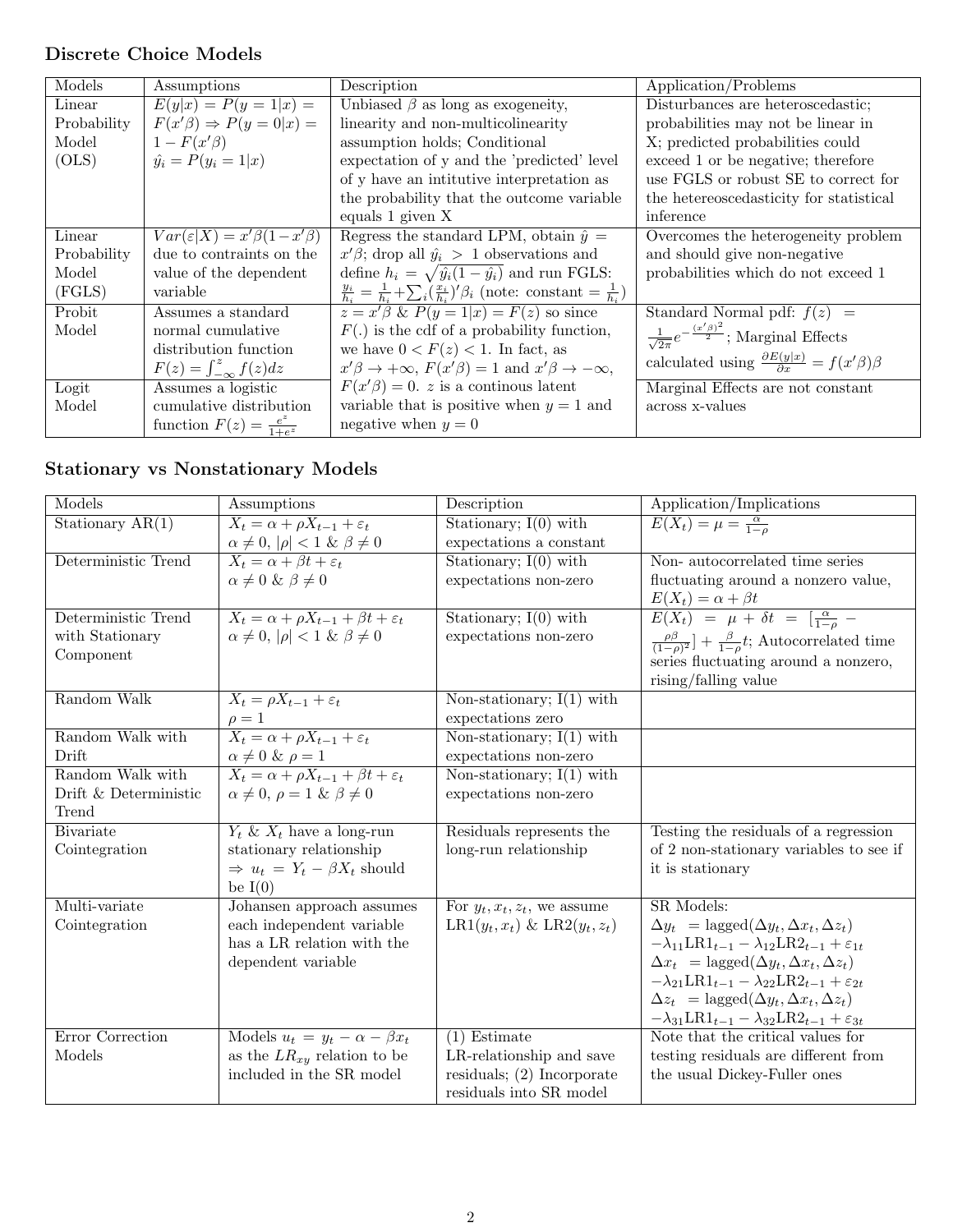### Time Series Models

| Models                    | Assumptions                                                          | Description                                                                                                                                                                                                              | Application/Implications                                                                                                                                                                                                                                                                                                                                                                                       |
|---------------------------|----------------------------------------------------------------------|--------------------------------------------------------------------------------------------------------------------------------------------------------------------------------------------------------------------------|----------------------------------------------------------------------------------------------------------------------------------------------------------------------------------------------------------------------------------------------------------------------------------------------------------------------------------------------------------------------------------------------------------------|
| General                   | $Corr(\varepsilon_t, \varepsilon_s   X) \neq 0$                      | $Cov(\varepsilon_t, \varepsilon_{t-s} X) = Cov(\varepsilon_t, \varepsilon_{t+s} X) =$                                                                                                                                    | Can be caused by:                                                                                                                                                                                                                                                                                                                                                                                              |
| Auto-                     | for $t \neq s \Rightarrow OLS$                                       | $\sigma^2 \Omega_{t,t-s} = \gamma_s$                                                                                                                                                                                     | 1. Misspecification of the functional                                                                                                                                                                                                                                                                                                                                                                          |
| correlated                | estimator inefficient                                                | Defining $Var(\varepsilon_t X) = \sigma^2 \Omega_{t,t} = \gamma_0$ , we                                                                                                                                                  | form of the model                                                                                                                                                                                                                                                                                                                                                                                              |
| Time Series               | and have wrong                                                       | obtain the autocovariance matrix $\Gamma =$                                                                                                                                                                              | 2. Omitted variables                                                                                                                                                                                                                                                                                                                                                                                           |
|                           | standard errors                                                      | $E(\varepsilon \varepsilon^{\prime} X) = \sigma^2 \Omega = \gamma_0 \mathbf{R}$ where <b>R</b> is the                                                                                                                    | 3. Measurement error of the data                                                                                                                                                                                                                                                                                                                                                                               |
|                           | though still consistent                                              | autocorrelation matrix with components $\rho_{ts}$                                                                                                                                                                       |                                                                                                                                                                                                                                                                                                                                                                                                                |
|                           | $(\&$ unbiased)                                                      |                                                                                                                                                                                                                          |                                                                                                                                                                                                                                                                                                                                                                                                                |
| GLS under                 | GLS Estimator $\hat{\beta}$ =                                        | Est.Var $[\hat{\beta}] = \hat{\sigma}_{\varepsilon}^2 [X'\Omega^{-1}X]^{-1}$ &                                                                                                                                           | In $AR(1)$ , data is transformed such                                                                                                                                                                                                                                                                                                                                                                          |
|                           | $(X'\Omega^{-1}X)^{-1}(X'\Omega^{-1}y)$                              |                                                                                                                                                                                                                          |                                                                                                                                                                                                                                                                                                                                                                                                                |
| Auto-                     |                                                                      | $\hat{\sigma}_{\varepsilon}^2 = \frac{(y - X\hat{\beta})'\Omega^{-1}(y - X\hat{\beta})}{T}$ & Variance of                                                                                                                | that every observation is $y_t - y_{t-1}$                                                                                                                                                                                                                                                                                                                                                                      |
| correlation               |                                                                      | transformed disturbance $u_t$ is $Var(\varepsilon_t$ –                                                                                                                                                                   | and $x_t - x_{t-1}$ except the first obs (see                                                                                                                                                                                                                                                                                                                                                                  |
|                           |                                                                      | $\rho \varepsilon_{t-1}) = \sigma_u^2$                                                                                                                                                                                   | FGLS                                                                                                                                                                                                                                                                                                                                                                                                           |
| FGLS                      | Prais-Wintsten $\&$                                                  | PW assumes the first observation is                                                                                                                                                                                      | In each cycle, estimation uses $\hat{\rho}$ =                                                                                                                                                                                                                                                                                                                                                                  |
|                           | Cochrane-Orcutt                                                      | $\sqrt{1-\rho^2y_1} \& \sqrt{1-\rho^2x_1}$ while CO omits                                                                                                                                                                | $\frac{\sum_{t=2}^{T} e_t e_{t-1}}{\sum_{t=1}^{T} e_t^2}$ for the data-transformation                                                                                                                                                                                                                                                                                                                          |
|                           | Methods                                                              | the first observation                                                                                                                                                                                                    |                                                                                                                                                                                                                                                                                                                                                                                                                |
|                           |                                                                      | Both transforms data such that $y_*^i = y_t$ –                                                                                                                                                                           |                                                                                                                                                                                                                                                                                                                                                                                                                |
|                           |                                                                      | $\hat{\rho}y_{t-1}$ for each entry on the transformed                                                                                                                                                                    |                                                                                                                                                                                                                                                                                                                                                                                                                |
|                           |                                                                      | vector $\mathbf{y}_{*}$ after the first observation                                                                                                                                                                      |                                                                                                                                                                                                                                                                                                                                                                                                                |
| Newey-                    | Assumes that terms                                                   | $\begin{array}{l} \hat{Q_{*}}=\mathbf{S_{0}} \quad + \\ \frac{1}{T} \sum_{l=1}^{L} \sum_{t=l+1}^{T} w_{l} e_{t} e_{t-l} (\mathbf{x_{t}} \mathbf{x_{t-l}^{\prime}}+\mathbf{x_{t-l}} \mathbf{x_{t}^{\prime}}) \end{array}$ | Provides an improvement over the                                                                                                                                                                                                                                                                                                                                                                               |
| West Auto-                | in the matrix with                                                   |                                                                                                                                                                                                                          | White Heteroscedasticity-consistent                                                                                                                                                                                                                                                                                                                                                                            |
| correlations              | subscript pairs $ t-s $                                              | $\mathbf{S_0} = \frac{1}{T}\sum_{t=1}^T e_t^2 \mathbf{x_t} \mathbf{x_t'}$                                                                                                                                                | estimator by accounting for the                                                                                                                                                                                                                                                                                                                                                                                |
| consistent                | are progressively less                                               | $w_l = 1 - \frac{l}{L+1}$ , usual practice is to set $L \approx$                                                                                                                                                         | convergence to a positive definite                                                                                                                                                                                                                                                                                                                                                                             |
| variance                  | correlated as distance                                               | $T^{1/4}$                                                                                                                                                                                                                | matrix                                                                                                                                                                                                                                                                                                                                                                                                         |
| estimator                 | between them grows                                                   |                                                                                                                                                                                                                          |                                                                                                                                                                                                                                                                                                                                                                                                                |
| AR(1)                     | Having the                                                           | AR(1) can be written as MA( $\infty$ ) with $\lambda =$                                                                                                                                                                  | $\label{eq:20} \begin{array}{ccl} \sigma^2\Omega &=& \gamma_0\mathbf{R} &= \left(\frac{\sigma_u^2}{1-\rho^2}\right)\\ & & \left[\begin{array}{cccc} 1 & \rho & \rho^2 & \cdots & \rho^{T-1}\\ \rho & 1 & \rho & \cdots & \rho^{T-2}\\ \rho^2 & \rho & 1 & \cdots & \rho^{T-3}\\ \vdots & \vdots & \vdots & \ddots & \vdots\\ \rho^{T-1} & \rho^{T-2} & \rho^{T-3} & \cdots & 1 \end{array}\right] \end{array}$ |
| Process; or               | disturbance follow                                                   | $\rho$ . For $Var(\varepsilon_t)$ to stay finite, we need to                                                                                                                                                             |                                                                                                                                                                                                                                                                                                                                                                                                                |
| any other                 | $\varepsilon_t = \rho \varepsilon_{t-1} + u_t$ and we                | restrict $ \rho $ < 1 so that the data-generation                                                                                                                                                                        |                                                                                                                                                                                                                                                                                                                                                                                                                |
| $lag$ length <sup>1</sup> | know $\sigma^2\Omega$                                                |                                                                                                                                                                                                                          |                                                                                                                                                                                                                                                                                                                                                                                                                |
|                           |                                                                      | is stationary $\Rightarrow Var(\varepsilon_t) = Var(\varepsilon_s) = \frac{\sigma_u^2}{1 - \rho^2}$                                                                                                                      |                                                                                                                                                                                                                                                                                                                                                                                                                |
|                           |                                                                      | $\rho$ is the correlation coefficient between $\varepsilon_t$                                                                                                                                                            |                                                                                                                                                                                                                                                                                                                                                                                                                |
|                           |                                                                      | and $\varepsilon_{t-1}$                                                                                                                                                                                                  |                                                                                                                                                                                                                                                                                                                                                                                                                |
|                           |                                                                      |                                                                                                                                                                                                                          | note also that $Trace[\Omega] = n$                                                                                                                                                                                                                                                                                                                                                                             |
| MA(1)                     | $\varepsilon_t = u_t - \lambda u_{t-1}$                              | Memory in this process is only 1 period                                                                                                                                                                                  |                                                                                                                                                                                                                                                                                                                                                                                                                |
| Process                   |                                                                      | with $\gamma_0 = \sigma_u^2(1 + \lambda^2)$ and $\gamma_1 = -\lambda \sigma_u^2$ but                                                                                                                                     |                                                                                                                                                                                                                                                                                                                                                                                                                |
|                           |                                                                      |                                                                                                                                                                                                                          |                                                                                                                                                                                                                                                                                                                                                                                                                |
| $\overline{\text{ARCH}}$  | $y_t = x_t^{\prime} \beta + \varepsilon_t$                           | $\begin{array}{lcl} \gamma_s = 0 \\ \hline E(\varepsilon_t) \ = \ 0 \ \& \ Var(\varepsilon_t) \ \text{constant} \ \text{but} \end{array}$                                                                                | LS is still BLUE; but more efficient                                                                                                                                                                                                                                                                                                                                                                           |
| Models (q                 | $\varepsilon_t = u_t \sqrt{\alpha_0 + \alpha_1 \varepsilon_{t-1}^2}$ | $\sigma^2 = Var(\varepsilon_t \varepsilon_{t-1}) = 1 * (\alpha_0 + \alpha_1 \varepsilon_{t-1}^2)$                                                                                                                        | nonlinear estimator exists: $\ln L =$                                                                                                                                                                                                                                                                                                                                                                          |
| lags of $\varepsilon_t$ ) |                                                                      | - heteroscedastic with clustering of large                                                                                                                                                                               | $-\frac{T}{2}\ln 2\pi - \frac{1}{2}\sum_{t}^{T}\ln \alpha_{0} + \alpha_{1}\varepsilon_{t-1}^{2} - \frac{1}{2}\sum_{t}^{T}\frac{\varepsilon_{t}^{2}}{\alpha_{0}+\alpha_{1}\varepsilon_{t-1}^{2}}$                                                                                                                                                                                                               |
|                           |                                                                      | deviations                                                                                                                                                                                                               |                                                                                                                                                                                                                                                                                                                                                                                                                |
|                           |                                                                      | If stationary, $Var(\varepsilon_t) = \frac{\alpha_0}{1 - \alpha_1},  \alpha_1  < 1$                                                                                                                                      |                                                                                                                                                                                                                                                                                                                                                                                                                |
| $ARCH-M$                  | $y_t = x_t'\beta + \delta\sigma_t^2 + \varepsilon_t$                 | Mean & Variance parameters no longer                                                                                                                                                                                     | All parameters must be estimated                                                                                                                                                                                                                                                                                                                                                                               |
| Models                    | $\varepsilon_t  \Psi_t \sim N(0, \sigma_t^2)$                        | uncorrelated                                                                                                                                                                                                             | simultaneously                                                                                                                                                                                                                                                                                                                                                                                                 |
|                           | $\sigma_t^2 = ARCH(q)$                                               | Hessian for ARCH-M not block diagonal                                                                                                                                                                                    | Under certain assumptions $\delta$ is the                                                                                                                                                                                                                                                                                                                                                                      |
|                           |                                                                      | If the ARCH part of the model is                                                                                                                                                                                         | coefficient of relative risk aversion.                                                                                                                                                                                                                                                                                                                                                                         |
|                           |                                                                      | misspecified then $\beta$ & $\delta$ estimates will not                                                                                                                                                                  |                                                                                                                                                                                                                                                                                                                                                                                                                |
|                           |                                                                      | be consistent.                                                                                                                                                                                                           |                                                                                                                                                                                                                                                                                                                                                                                                                |
| <b>GARCH</b>              | $y_t = x_t'\beta + \varepsilon_t$                                    | Inclusion of conditional variance into                                                                                                                                                                                   | Can be written as $Var(\varepsilon_t \Psi_t) = \gamma' z_t$                                                                                                                                                                                                                                                                                                                                                    |
| Models                    | $\varepsilon_t  \Psi_t \sim N(0, \sigma_t^2)$                        | conditional variance itself rather than                                                                                                                                                                                  | where $\gamma = [\alpha_0, \alpha_1, \cdots, \delta_1, \cdots]$ and                                                                                                                                                                                                                                                                                                                                            |
|                           | Conditional variance                                                 | regression model; Conditional variance                                                                                                                                                                                   | $z_t = [1, \varepsilon_{t-1}^2, \cdots, \sigma_{t-1}^2, \cdots]$                                                                                                                                                                                                                                                                                                                                               |
|                           | evolves over time                                                    | of $Var(\varepsilon_t \Psi_t) = ARMA(p,q) \Rightarrow \sigma_t^2 =$                                                                                                                                                      | Stationary condition: Higher moments                                                                                                                                                                                                                                                                                                                                                                           |
|                           |                                                                      | $\alpha_0 + \sum_q \alpha_q \varepsilon_{t-q}^2 + \sum_p \delta_p \sigma_{t-p}^2$                                                                                                                                        | of disturbances normal and finite                                                                                                                                                                                                                                                                                                                                                                              |

<sup>&</sup>lt;sup>1</sup>Number of lags based on regressions that minimizes some Information Criteria (Akaike or Schwarz-Bayesian);  $IC(p) = \ln\left(\frac{e'e}{T - p_{max} - K^*}\right) + (p + p_{max} - K^*)$  $K^*$ )  $\left(\frac{A^*}{T-p_{max}-K^*}\right)$  where  $K^*$  is the # parameters &  $A^*$  is 2 for Akaike and  $\ln(T-p_max-K^*)$  for Bayesian &  $p_{max}$  is the largest lag considered